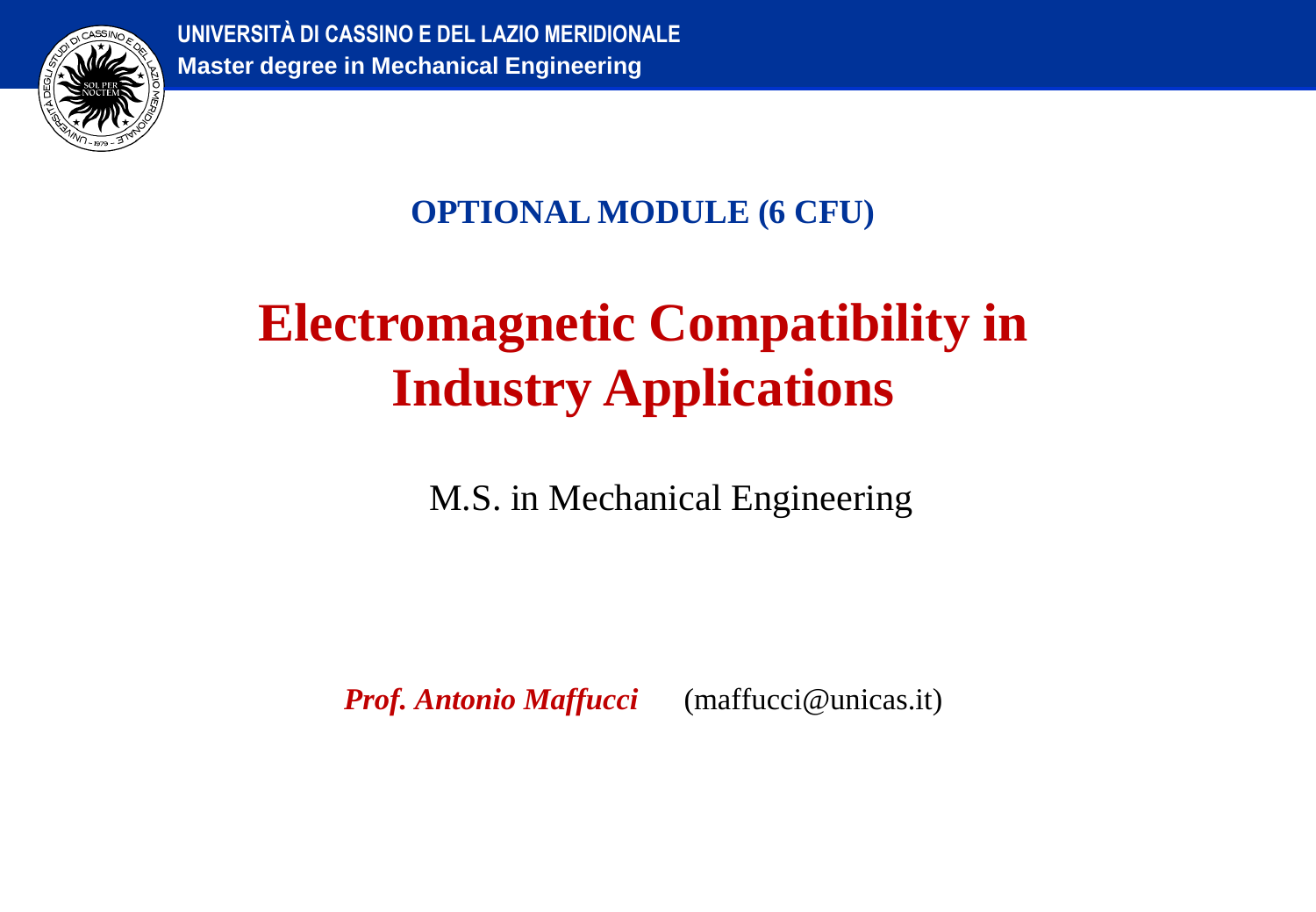

## **What is Electromagnetic Compatibility (EMC)?**

Electrical and electronic devices and systems are characterized by wanted or unwanted emissions of **electromagnetic signals** which propagate:

- **-** along the conductors **(guided propagation)**
- **-** in the free space **(radiated propagation)**
- Such signals may capted by other devices, producing **disturbances and malfunctioning**

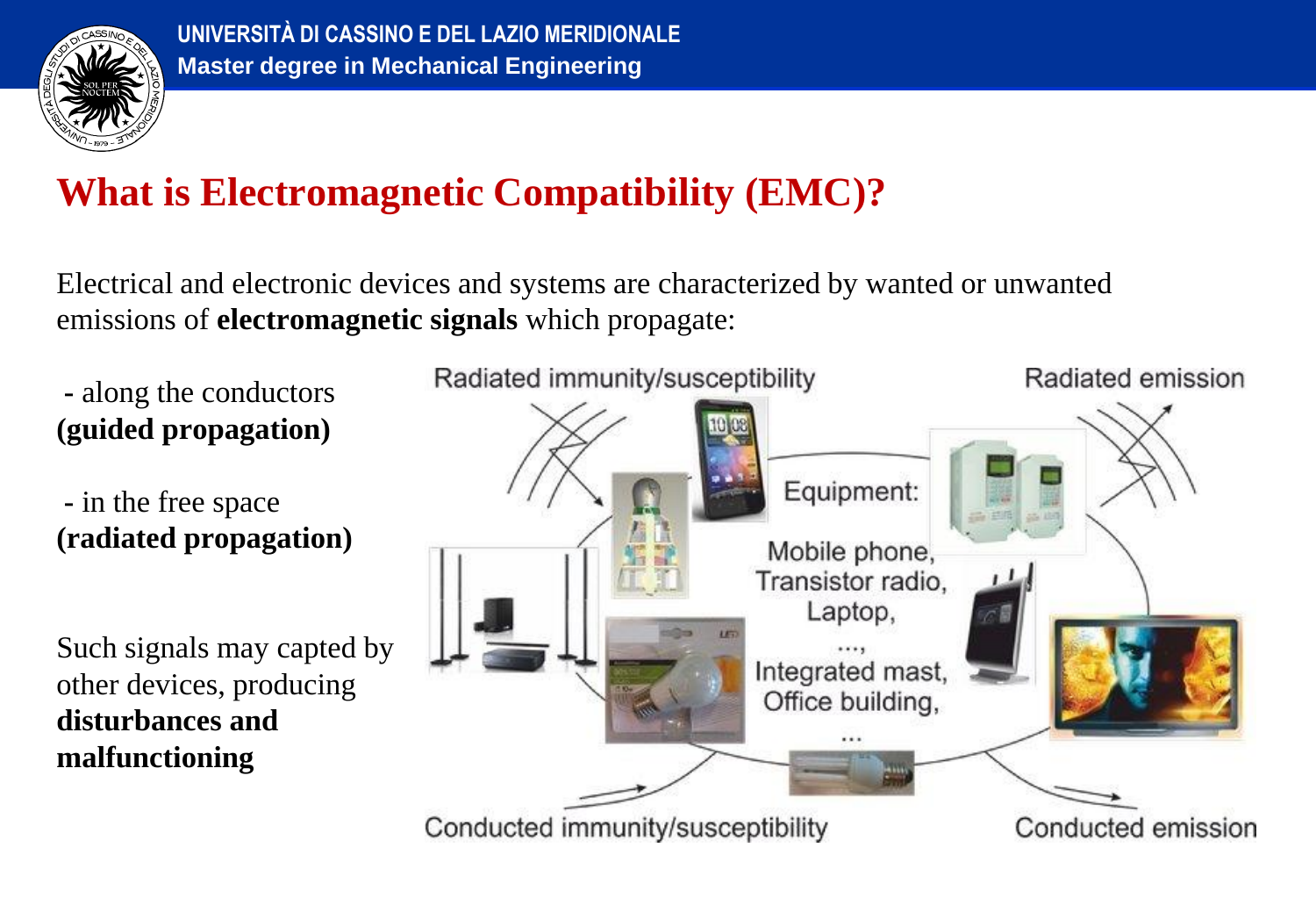

## **Aims of the course:**

Introducing models and analysis techniques for an EMC-aware design of industry applications

#### **Main issues**:

- increasing clock frequency
- increasing bandwidth
- reduced space
- mixed signal systems

### **Methods:**

- **-** modeling EMC problems
- EMC-aware design
- EMC certification